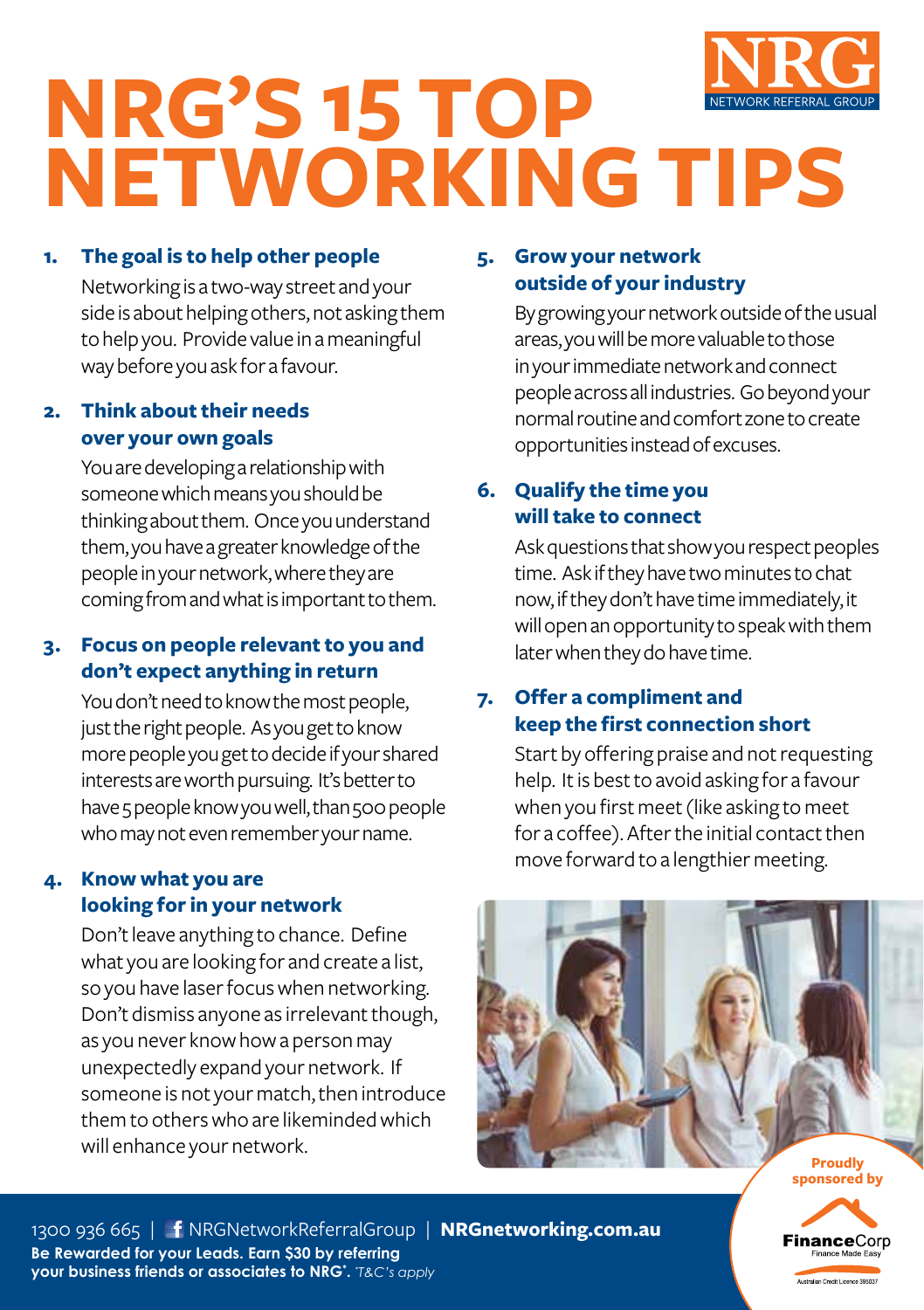

## **8. Ask for permission to open a conversation with an offer**

Always weave in a request for permission to continue if you are requesting a favour when you don't have time to get to know a person. An additional benefit is that this encourages the person to say "yes" to you. As a rule, if you get a "yes" the odds of them accepting your request drastically increase.

#### **9. Provide as much value as possible**

The more value you create, the more it will come back to you many times over. Focus all your networking efforts on helping the people you connect with.

#### **10. Focus on being friendly and helpful**

This is the number one tactic you can use to build your network fast. Simply spread information in a friendly and helpful way. Building your network is the same as building friends. Be interested in others and offer friendly suggestions when you can.

#### **11. Nurture your current network**

While you are reaching out to new people, don't forget to nurture what you already have. Network with groups that are already close by including your co-workers and friends.

#### **12. Connect with one person a day**

Try to connect with one new person a day. When you reach out to 5 people a week, that is 250 people a year. Sending an email, text or making a quick call will only take 5 minutes in your day. You will see significant progress even if those people don't get back to you.

## **13. Be comfortable with "no"**

Don't take "no" personally. Everyone is busy and for most introductions it's a matter of timing. On a good day a person may be happy to talk but, on another day, they may not even register you on their radar. Don't take it to heart, it's not a reflection of what you have said.

## **14. Follow up after a meeting**

One or two days after an introduction make a point to follow up with a brief email or note. This is an opportunity to develop the relationship by bringing up a topic discussed together which helps anchor your previous interaction in their mind.

## **15. Be persistent and change up how you contact connections**

Emails are quick to send but easy to ignore. If you want to meet someone, switch it up a bit, pick up the phone or arrange a face to face meeting. These avenues are more personal which means your message is more memorable. If an initial connection fails, try reaching out in a different way and be persistent.



**sponsored by**

**inance**Corp stralian Credit Licence 39503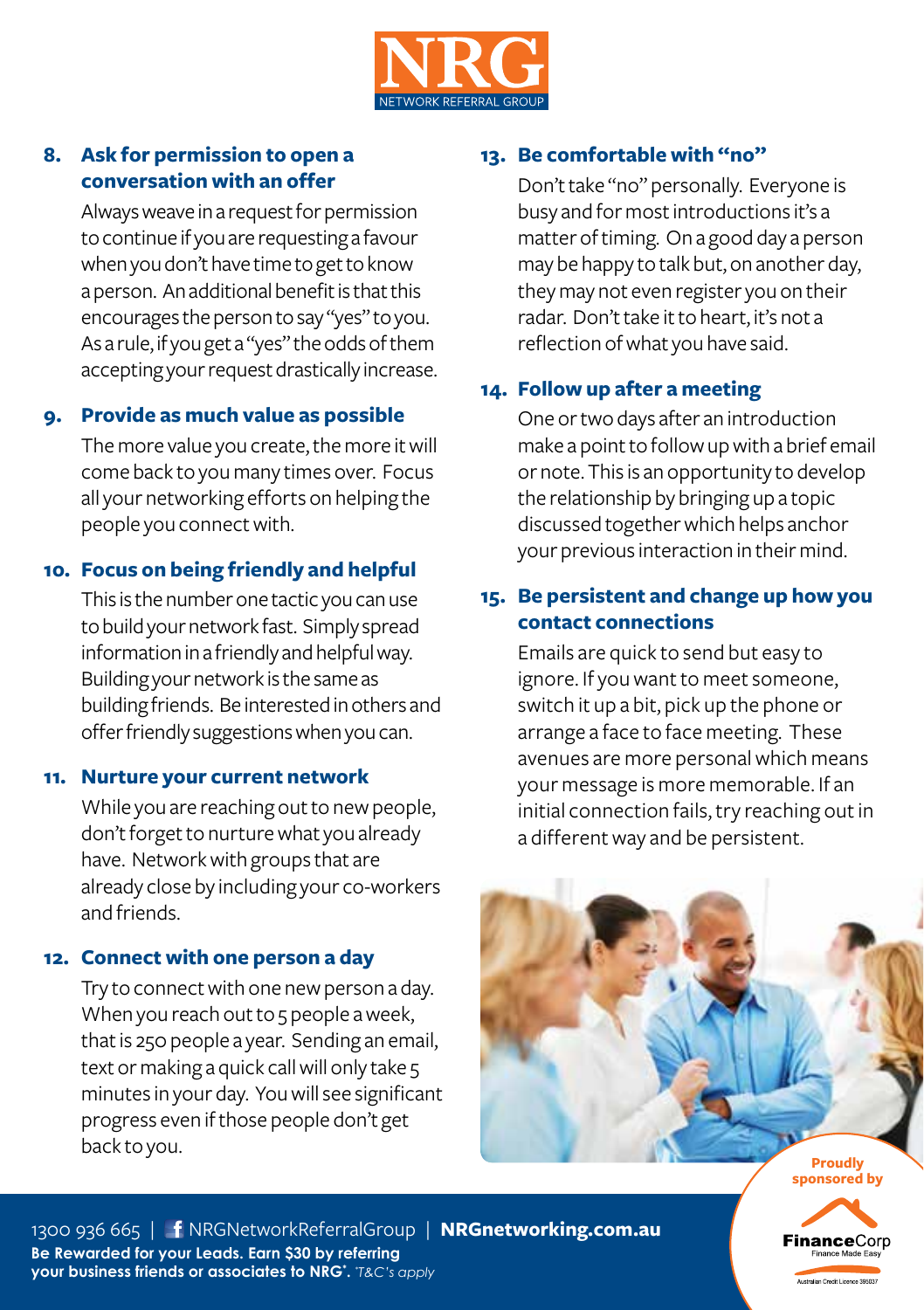## **TIP 12.**

#### **Connect with one person a day**

Try to connect with one new person a day. When you reach out to 5 people a week, that is 250 people a year. Sending an email, text or making a quick call will only take 5 minutes in your day. You will see significant progress even if those people don't get back to you.

## **TIP 13.**

## **Be comfortable with "no"**

Don't take "no" personally. Everyone is busy and for most introductions it's a matter of timing. On a good day a person may be happy to talk but, on another day, they may not even register you on their radar. Don't take it to heart, it's not a reflection of what you have said.

## **TIP 14.**

#### **Follow up after a meeting**

One or two days after an introduction make a point to follow up with a brief email or note. This is an opportunity to develop the relationship by bringing up a topic discussed together which helps anchor your previous interaction in their mind.

## **TIP 15.**

## **Be persistent and change up how you contact connections**

Emails are quick to send but easy to ignore. If you want to meet someone, switch it up a bit, pick up the phone or arrange a face to face meeting. These avenues are more personal which means your message is more memorable. If an initial connection fails, try reaching out in a different way and be persistent.

# **NRG'S 15 TOP NETWORKING TIPS**



 $\bullet$ 

**Proudly sponsored by**